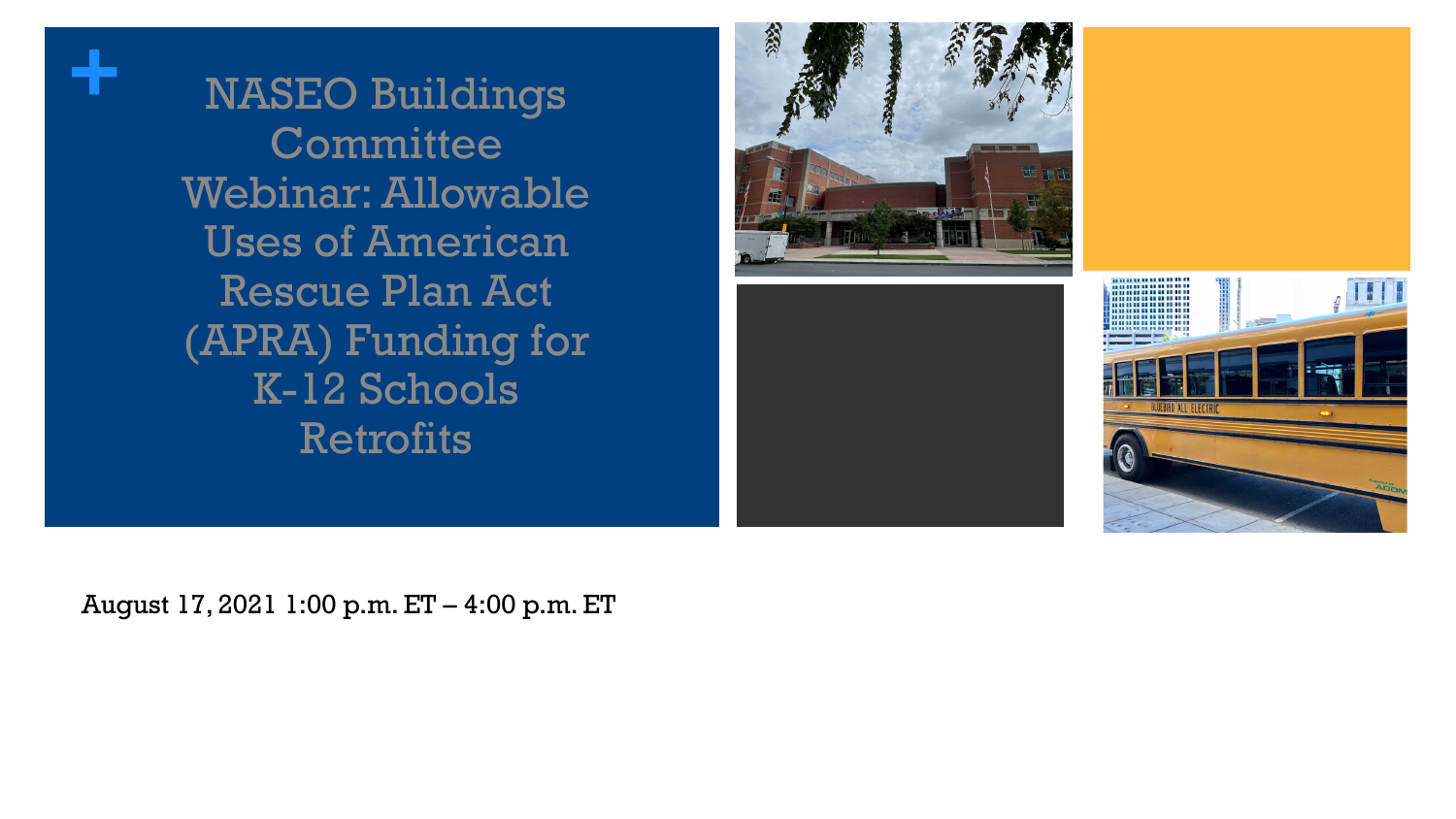## **+ Agenda**

- Panel 1: What are allowable uses for ESSER funding?
- 1:15 p.m. ET -2:15 p.m. ET
- Moderator:
	- **Heather Goggin**
- **Panelists:** 
	- **Tim Unruh, NAESCO**
	- Anisa Heming, Director of the Center for Green at the U.S. Green Building Council
- **Break 2:15 p.m. ET - 2:30 p.m. ET**
- Panel 2: Putting ESSER money to work in the field
- $\blacksquare$  2:30 p.m. ET 3:45 p.m. ET
- Moderator:
	- Robin Yochum
- **Panelists:** 
	- Heather Feigum, Wisconsin CESA-10
	- Mary Filardo, 21st Century Schools
	- Amy Jiron, U.S. Department of Energy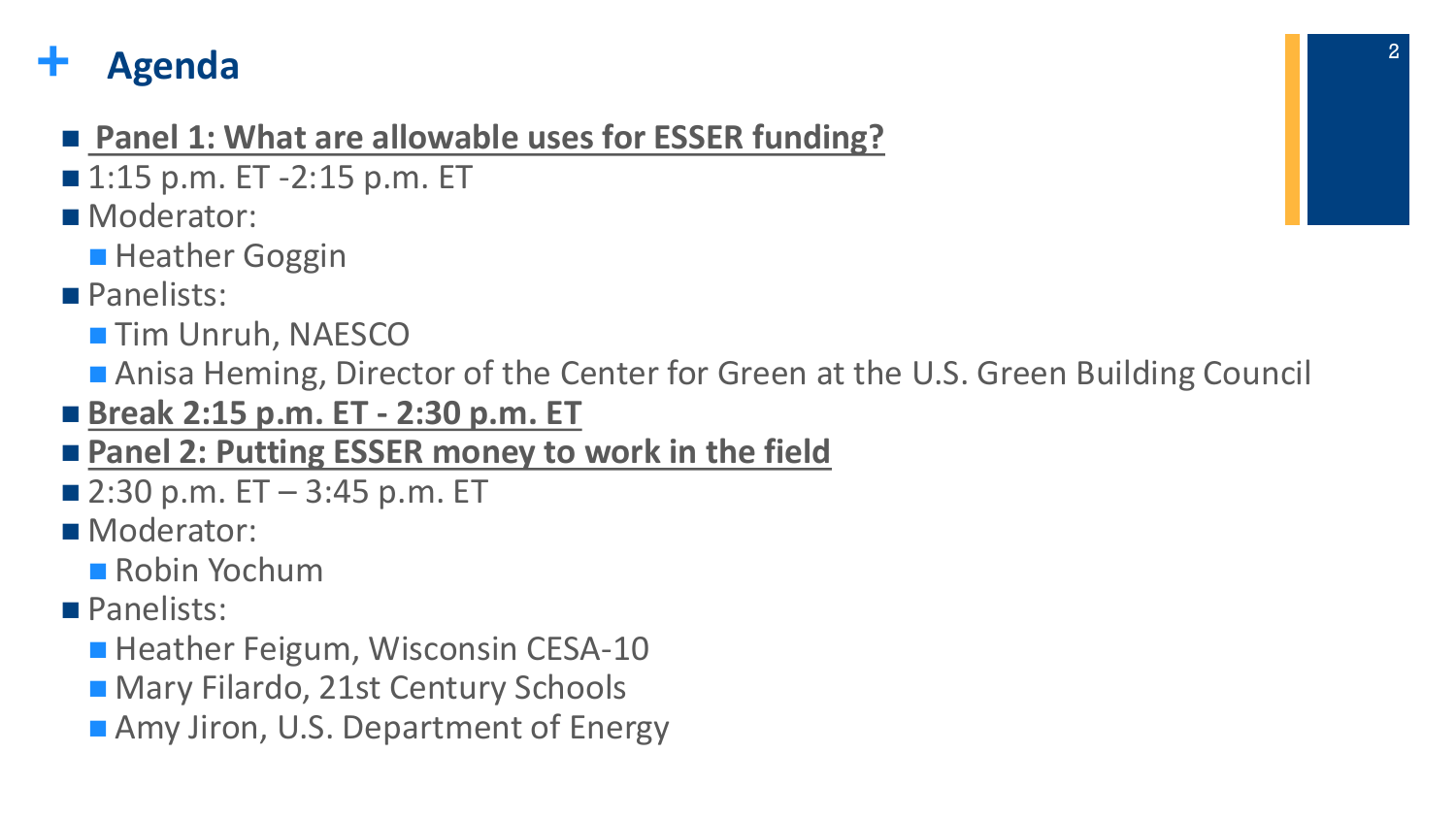## **+ APRA Funding for K-12 Schools Retrofits**

- **The American Rescue Plan Act, signed into law in** March 2021, provides \$122 Billion in funding to school districts across the U.S.
- **This funding can be used for projects that improve** indoor air quality, including HVAC replacements.
- ■Earlier COVID relief bills provide an additional \$67.5 billion for schools.
- **The Bipartisan Infrastructure Plan passed by the U.S.** Senate last week includes \$500 million in grant funding (via DOE) to schools to support energy efficient buildings and alternative fuel infrastructure.
- Now is an excellent time to develop or expand relationships with your state education agency and local school districts and charter schools.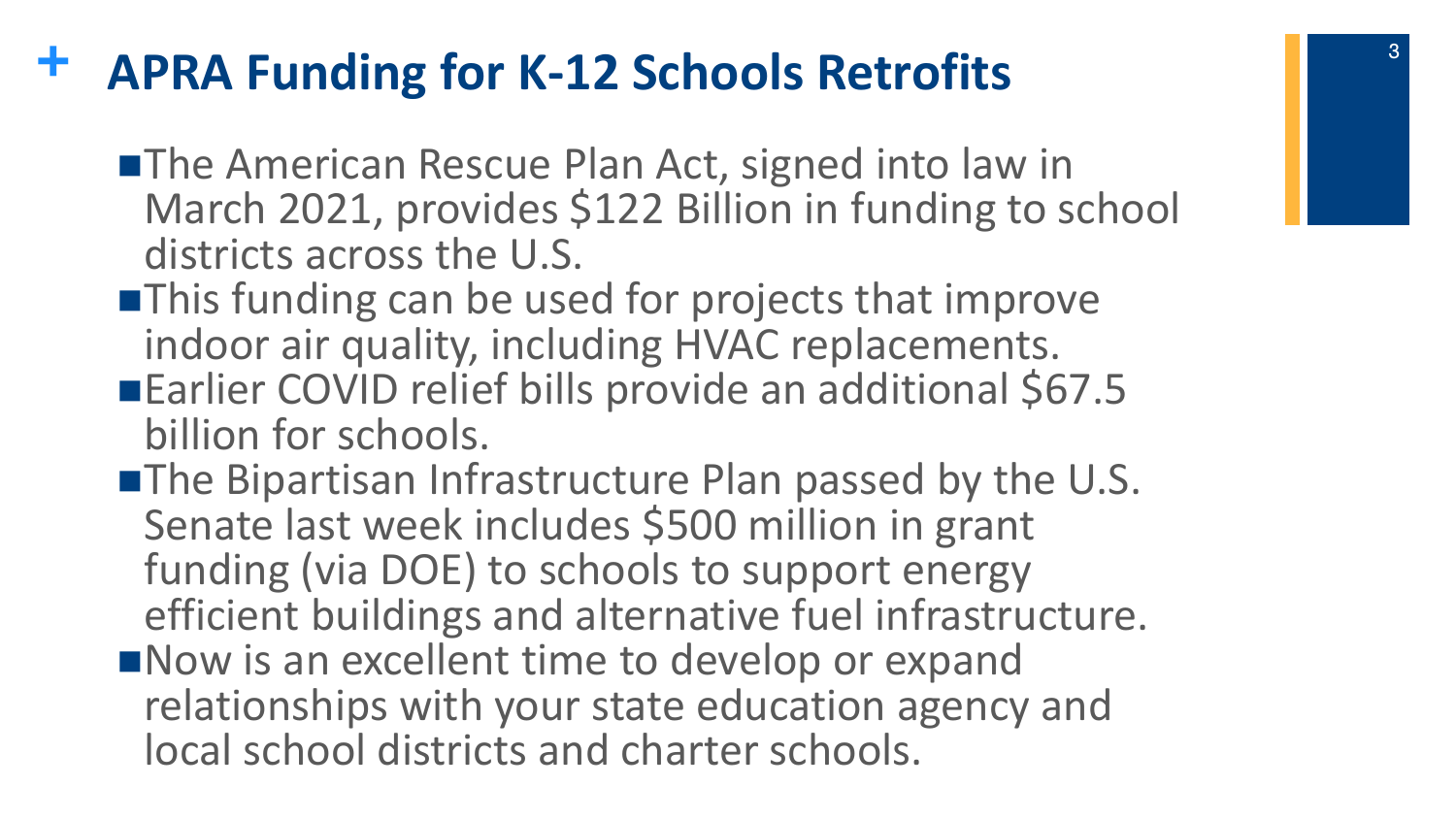## **+ APRA Funding for K-12 Schools Retrofits** Resources

- *NASEO American Rescue Plan Frequently Asked Questions. July 26, 2021.* <https://www.naseo.org/Data/Sites/1/documents/tk-news/arpa-faqv3-fin.pdf>
- ACEEE. With Schools Set to Reopen, U.S. Needs to Help Them Clean the Air and Save Energy. July 21, *2021.* [https://www.aceee.org/blog-post/2021/07/schools-set-reopen-us-needs-help-them-clean-air](https://www.aceee.org/blog-post/2021/07/schools-set-reopen-us-needs-help-them-clean-air-and-save-energy)and-save-energy
- U.S. GAO. *School Districts Frequently Identified Multiple Building Systems Needing Updates or Replacement*. June 2020. [https://www.gao.gov/assets/gao-20-494.pdf.](https://www.gao.gov/assets/gao-20-494.pdf)
- [U.S. Department of Education. State ARP ESSER plans. https://oese.ed.gov/offices/american-rescue](https://oese.ed.gov/offices/american-rescue-plan/american-rescue-plan-elementary-and-secondary-school-emergency-relief/stateplans/)plan/american-rescue-plan-elementary-and-secondary-school-emergency-relief/stateplans/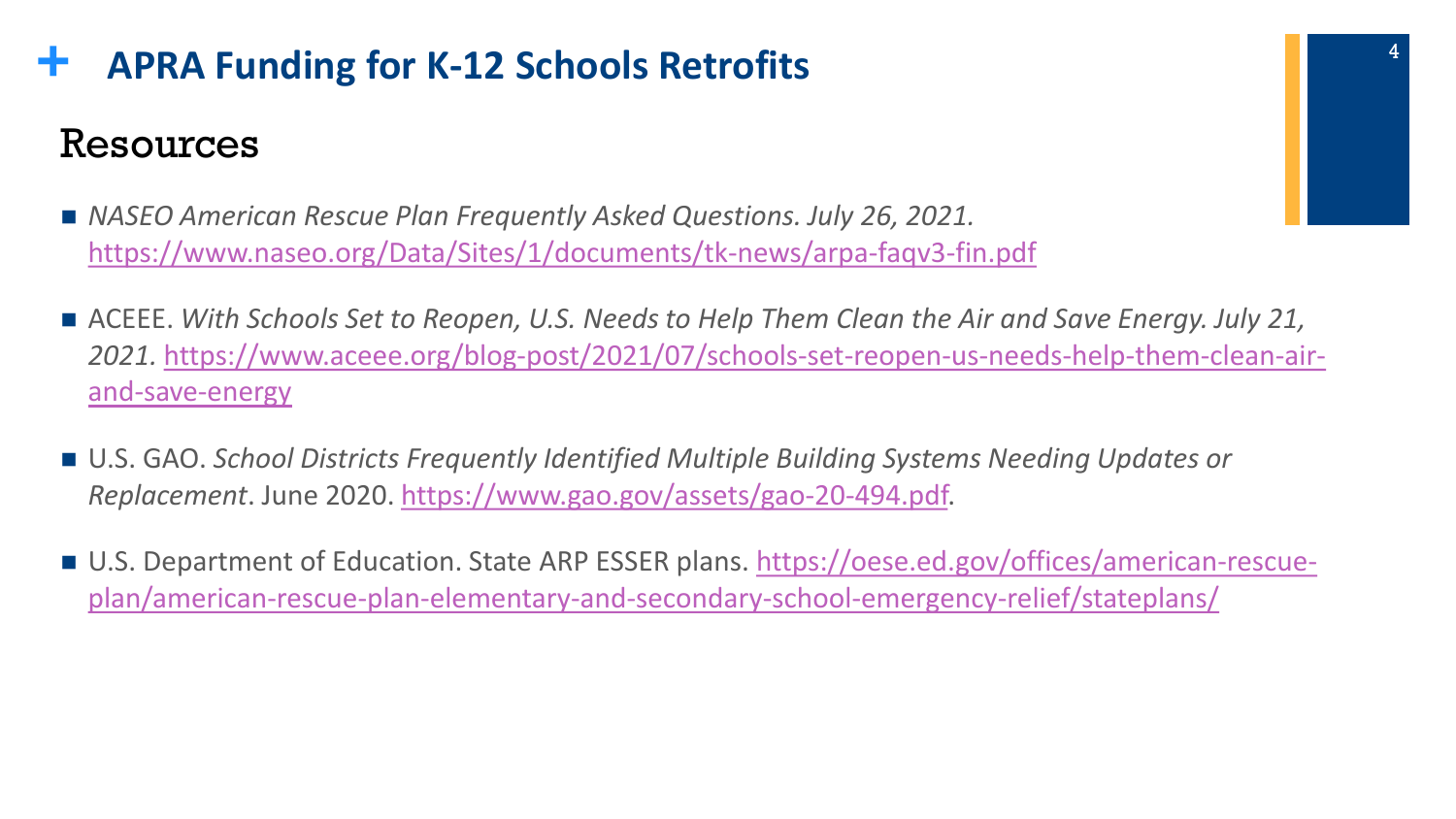## **+ APRA Funding for K-12 Schools Retrofits** Resources

- NAESCO. *The Facts about ESSER Funding.* <https://www.naesco.org/esser>
- U.S. Department of Education, Office of Elementary and Secondary Education. *State Plans*. [https://oese.ed.gov/offices/american-rescue-plan/american-rescue-plan-elementary-and-secondary](https://oese.ed.gov/offices/american-rescue-plan/american-rescue-plan-elementary-and-secondary-school-emergency-relief/stateplans/)school-emergency-relief/stateplans/
- Center for Green Schools at the U.S. Green Building Council. Helping school districts use federal COVID-19 relief funds to advance green schools. August 4, 2021. [https://www.centerforgreenschools.org/helping-school-districts-use-federal-covid-19-relief-funds](https://www.centerforgreenschools.org/helping-school-districts-use-federal-covid-19-relief-funds-advance-green-schools)advance-green-schools
- UndauntedK12 and U.S. Green Building Council. American Rescue Plan: Five Guiding Principles. March 26, 2021.<https://www.undauntedk12.org/ourwork/guidanceonrescueactfunds>
- U.S. DOE. Efficient and Healthy Schools Campaign. [https://efficienthealthyschools.lbl.gov](https://efficienthealthyschools.lbl.gov/)